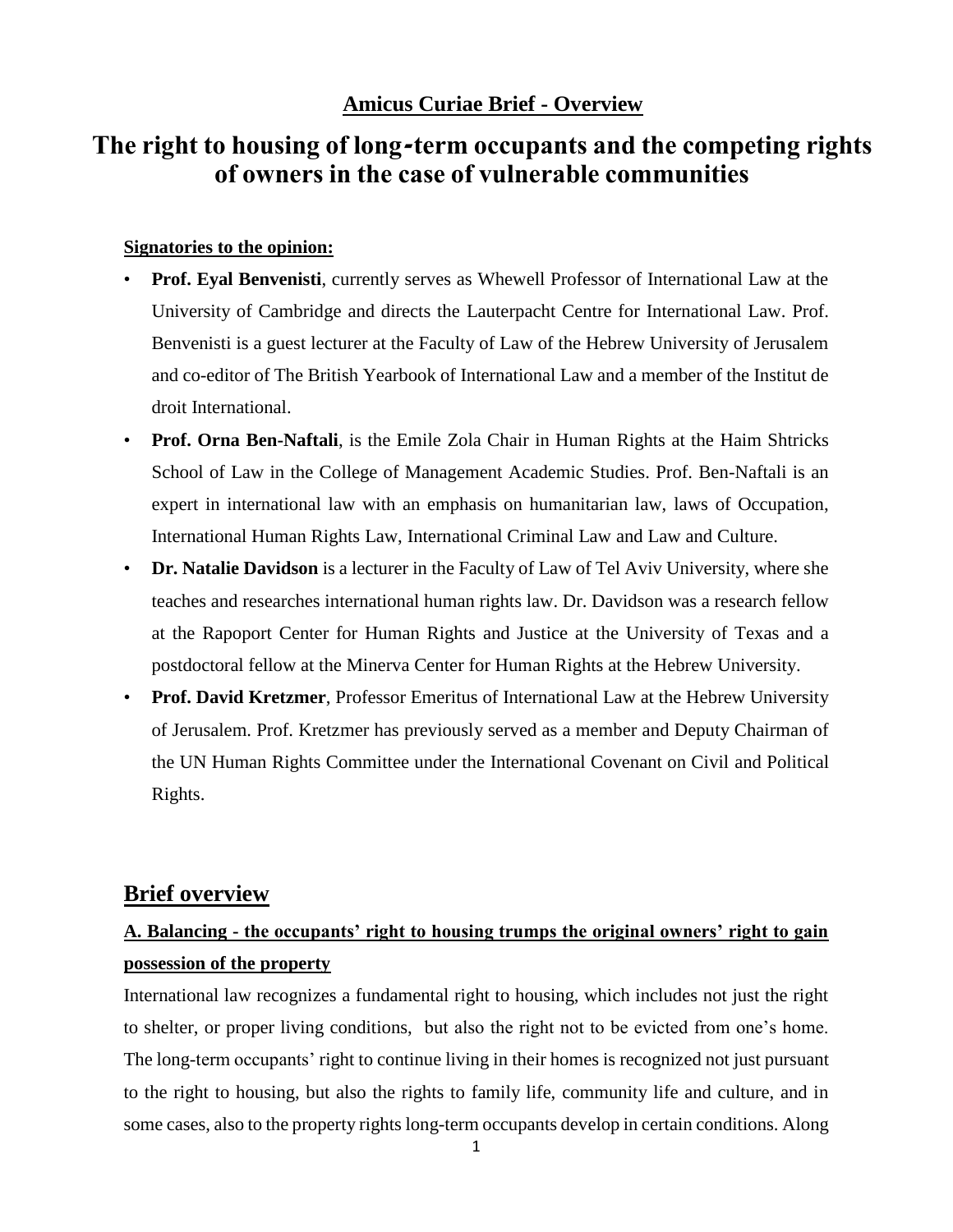with recognizing the rights to housing and property, international law stipulates **balancing tests** for cases in which they clash with other rights, such as the right of original owners who seek to gain possession of the property.

According to international human rights law, the following considerations must be taken into account with respect to eviction applications:

- a. **The occupants:** whether they entered the property in good faith; whether the property in question is a single home or part of a community, whether the community in question is a vulnerable discriminated minority, how long the occupants have lived in the property, what alternative housing options are available to them, whether they have a legitimate expectation to have permanent, unlimited possession of the property.
- b. **The owners seeking eviction:** the extent of their connection to the property whether they are a person who lived in it or their descendants/inheritors, whether they are a private individual or a corporation, and, if it is a corporation, whether its interest in the property is financial or other.

The application of the balancing test in the case of Batan al-Hawa shows the scales are clearly tipped in favor of the Palestinian occupants and the eviction applications must be dismissed. **The occupants' rights to housing and property supersede the right of the parties acting on behalf of the pre-1948 original owners to gain possession of the property**.

 **The occupants' good faith:** whether the occupants entered the property lawfully and whether they knew or should have known it had other owners. In post-WWII Germany, the authorities of the GDR nationalized properties belonging to West Germans and housed East Germans in them. When Germany was unified, property lawfully purchased by East Germans was not returned to the original owners.

There is no dispute that the Palestinian occupants entered the Batan al-Hawa properties in good faith. They purchased title from a person who presented as the owner and had possession of the property, while the Jordanian and Israeli authorities did nothing to warn or notify them that pre-1948 owners claiming title existed.

 **The identity of the original owners seeking eviction and their ties to the property:** The closer the personal ties the owners have to the property, the stronger their right to possession thereof. If, for instance, the owner is a corporation rather than a private individual, its right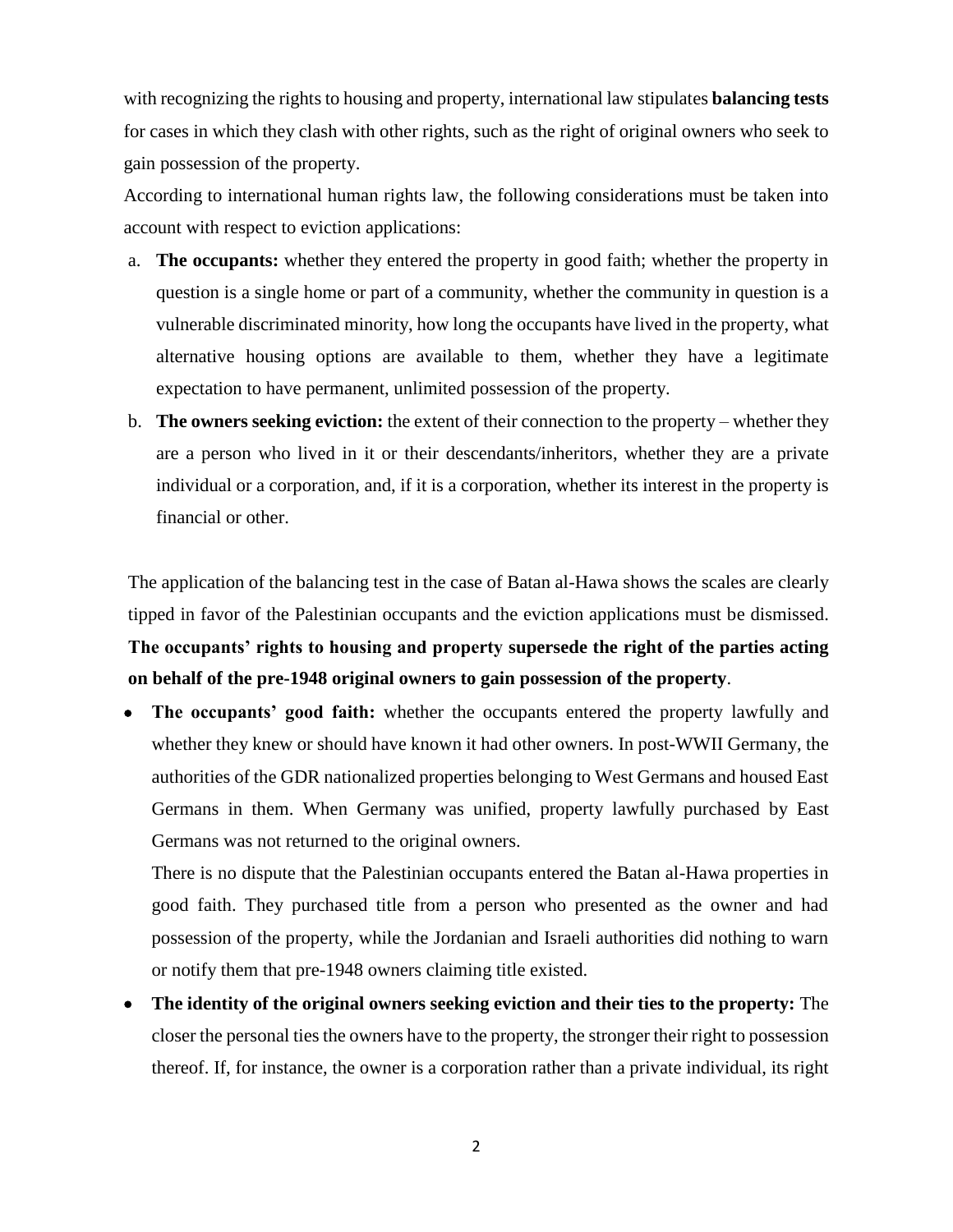is diminished. If the owner has a financial interest in the property (as opposed to an emotional one), the remedy tends towards compensation rather than eviction.

In the case of East Jerusalem, in Sheikh Jarrah and in Silwan, the parties seeking the eviction are corporations run by settlers who have no personal ties to the property. Furthermore, they are the substitutes of original owners who never lived in the property in the first place. On the other hand, the Palestinian occupants have been the sole residents of these properties for decades, maintaining community life therein. Therefore, their rights supersede.

 **Vulnerability and discrimination** - International human rights law mandates **special weight be accorded to the right to housing of vulnerable groups** suffering from inequality and discrimination. Since in most cases, forced evictions target the weakest in society, particularly minorities, international law requires states to adopt policies that provide these groups with effective protection against the threat of eviction.

An example of this can be found in a ruling by the European Court of Human Rights against France, after the government evicted a Roma community that had lived in a certain area for years illegally and in contravention of zoning. The court ruled that due to the community's vulnerability, the eviction violated their right to housing and failed to meet the proportionality tests.

Palestinians living in East Jerusalem, including in Sheikh Jarrah and Batan al-Hawa, are victims of systemic discrimination: they have no citizenship (but are rather residents only); they are economically disadvantaged (75% of the population lives under the poverty line), and their communities are grossly underserved, as manifested in poor infrastructure, lack of basic services, lack of planning, house demolitions and housing density at twice the average national rate.

**Time:** Time is one of the factors affecting ties to a property - in other words, the length of time since the original owners lost the property and whether or not they found suitable living alternatives in that time, affect the validity of their claim to reclaim possession.

In Cyprus, when Greek Cypriots demanded to regain possession of properties taken by the Turkish authorities in Northern Cyprus, the European Court of Human Rights ruled against their application and allowed Turkish residents to continue living in the properties. The time that had elapsed since the property was lost was one of the considerations highlighted by the court. Notably, while in Cyprus the time-lapse was 30 or 40 years, in East Jerusalem, it is more than 70.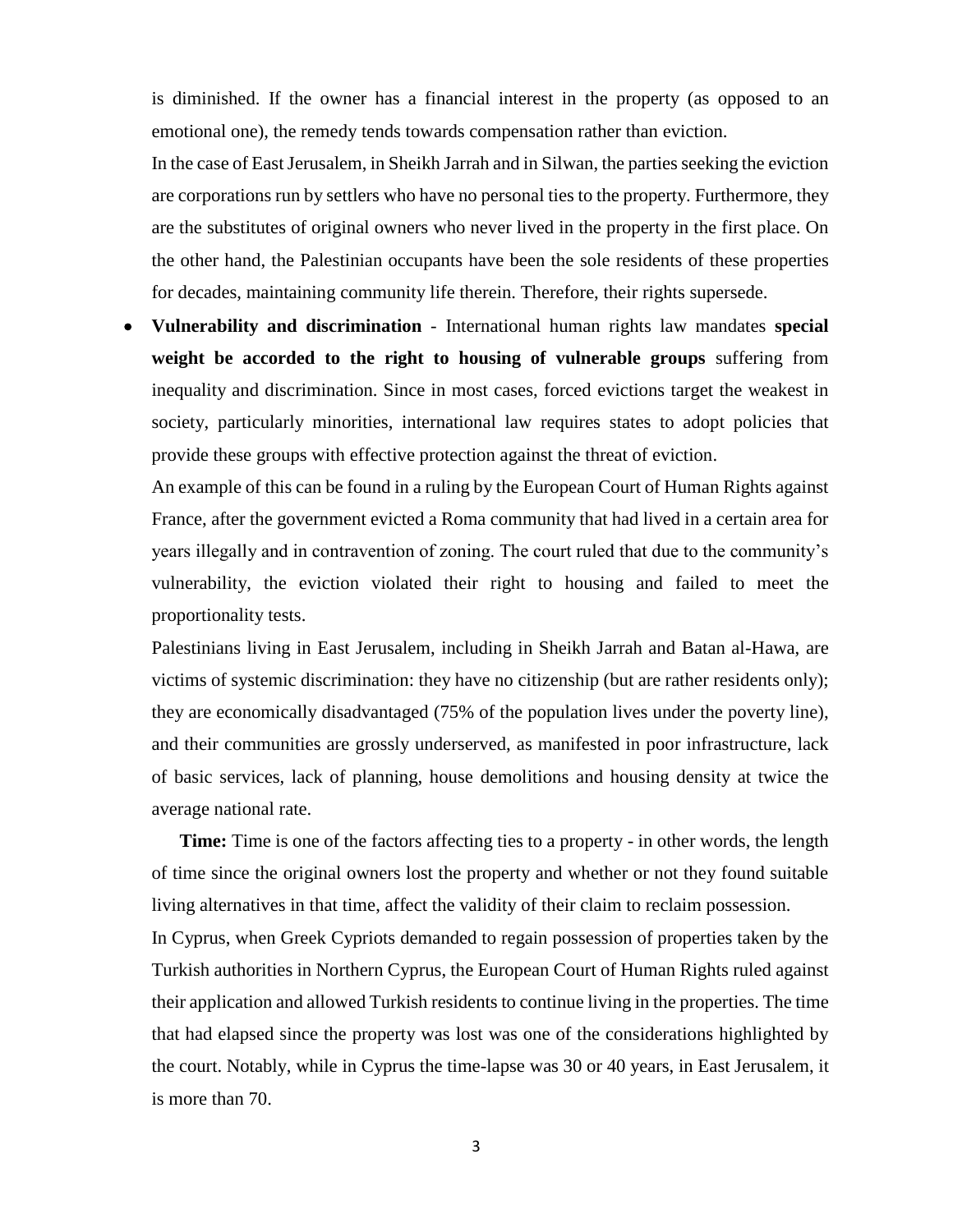#### **B. Recognition of the occupants' title**

Aside from the right to housing, international law acknowledges that in some circumstances, the ties occupants have to a property gives rise to title, and while it does not negate the owners' title, it does provide another layer of protection from eviction.

For instance, the European Court of Human Rights acknowledged title had been acquired by a displaced family from Georgia who lost their property during the war and were settled by the state in the house. In another case, the Inter-American Court acknowledged an indigenous people's right to certain areas in Paraguay despite the absence of a title deed. The court ruled this right could, in certain circumstances, even trump the private property rights of individuals or corporations who had purchased the land in good faith and ordered the restitution of traditional lands to the indigenous people.

## **C. The state's responsibility in eviction applications against residents of Batan al-Hawa and Sheikh Jarrah.**

Every country has obligations towards vulnerable groups whose right to housing is in peril. In the case of Sheikh Jarrah and Batan al-Hawa, **the state carries enhanced, unique obligations, as it played a significant, active role in the entire process that resulted in the threat of eviction against the residents** and, in fact, laid the infrastructure for this threat:

- The state created a normative framework that allows releasing assets owned by Jews prior to 1948 to substitutes, even when they are not the heirs, and even when they are corporations.
- The state created a normative framework that precludes the symmetrical release of assets to pre-1948 Palestinian owners;
- The state approved the Administrator General's wrongful policy of releasing property automatically without inquiries with all parties concerned and without so much as informing the occupants.
- State institutions (the Charitable Endowment Registrar, the Administrator General and the District Court) allowed the appointment of trustees for a charitable endowment established prior to Israel's creation in a non-public process, without notifying the occupants and without allowing others to compete for the appointment.